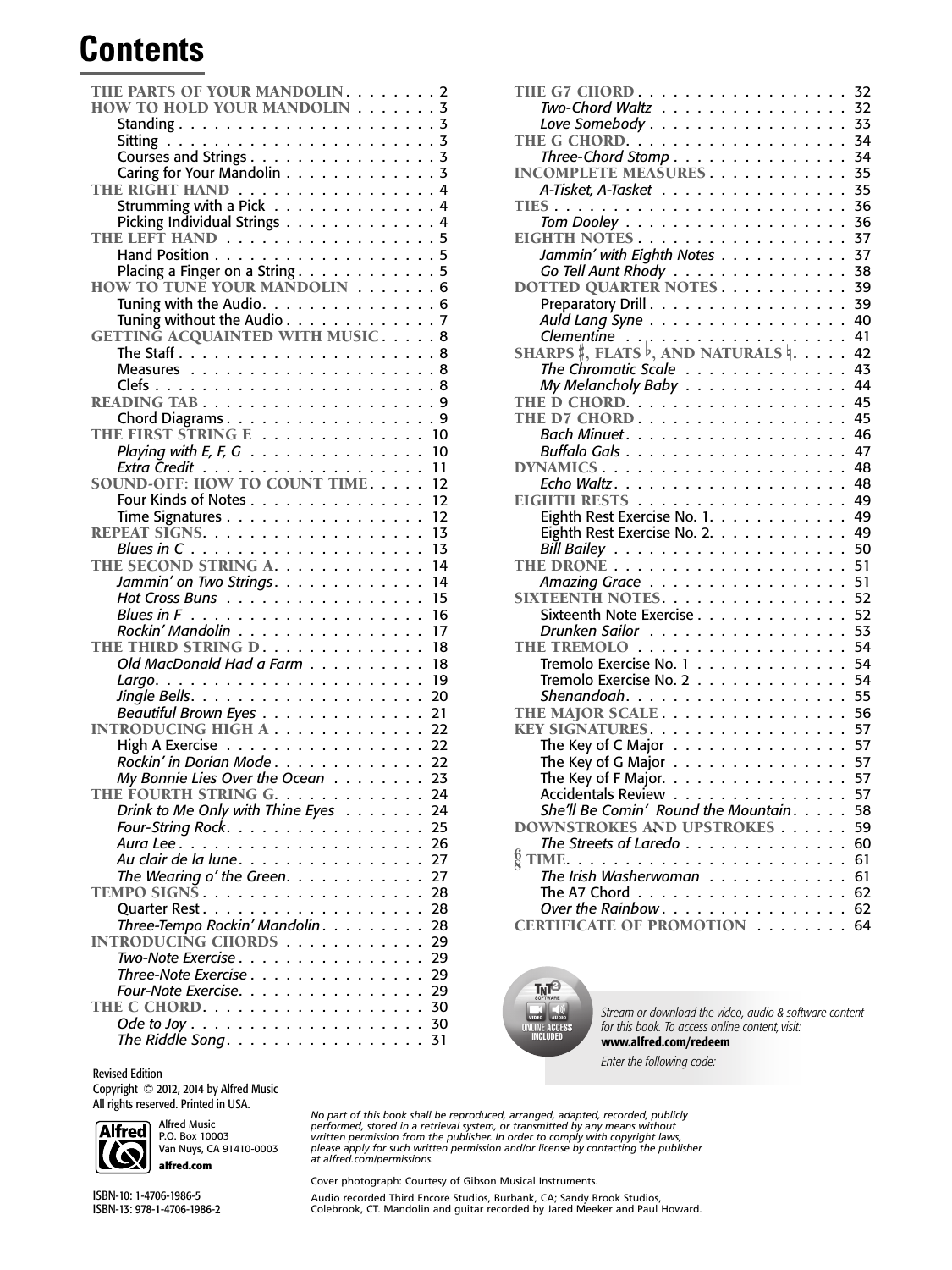#### **NOTES YOU'VE LEARNED SO FAR**

# **The Second String A**











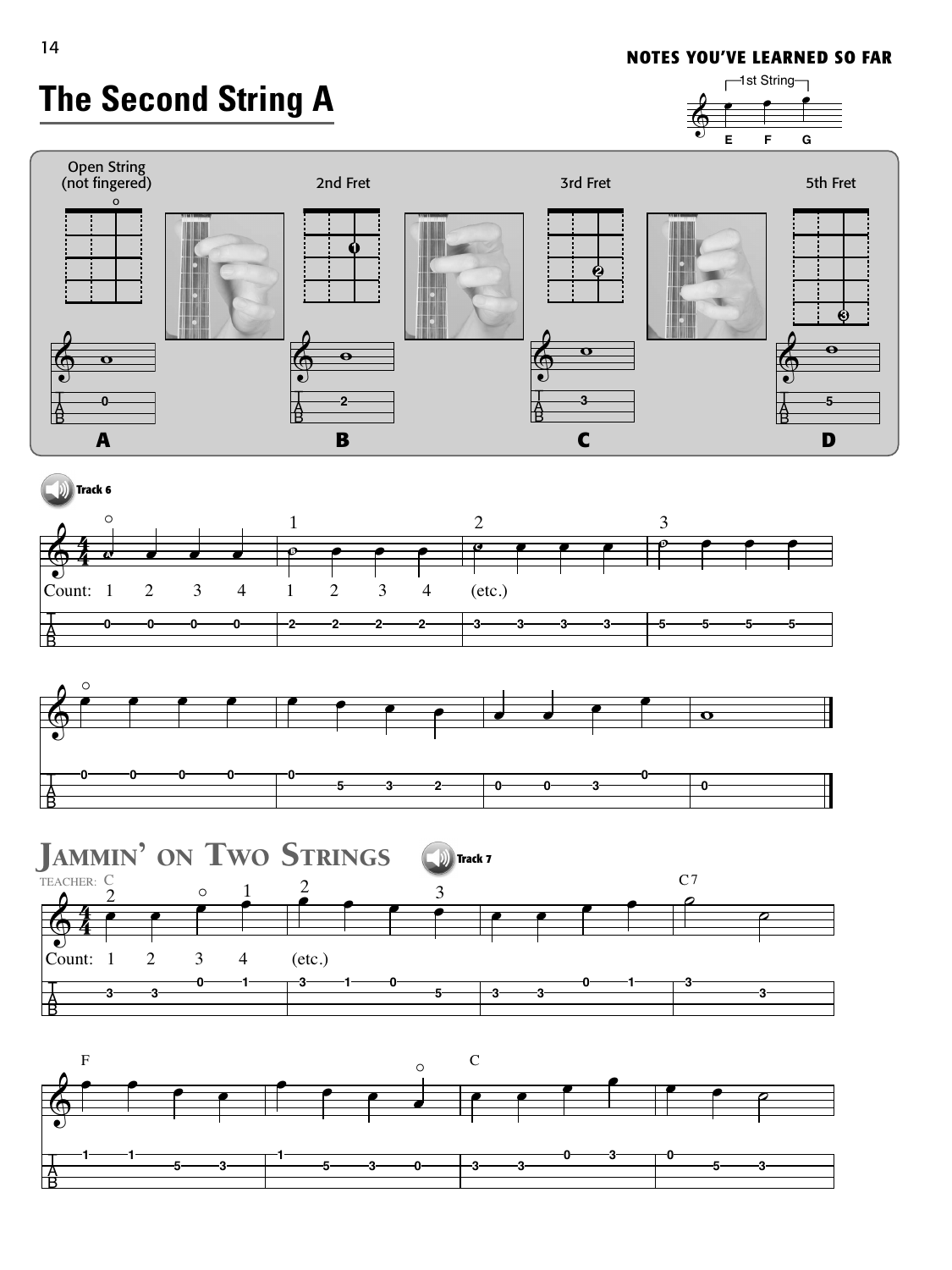### **Ties**

This curved line is called a *tie*. It connects two or more notes and ties them together. Play or sing the note once and hold it for the value of both (or more) tied notes. In TAB, a tied note is shown as a number in parentheses; do not pick that note again.